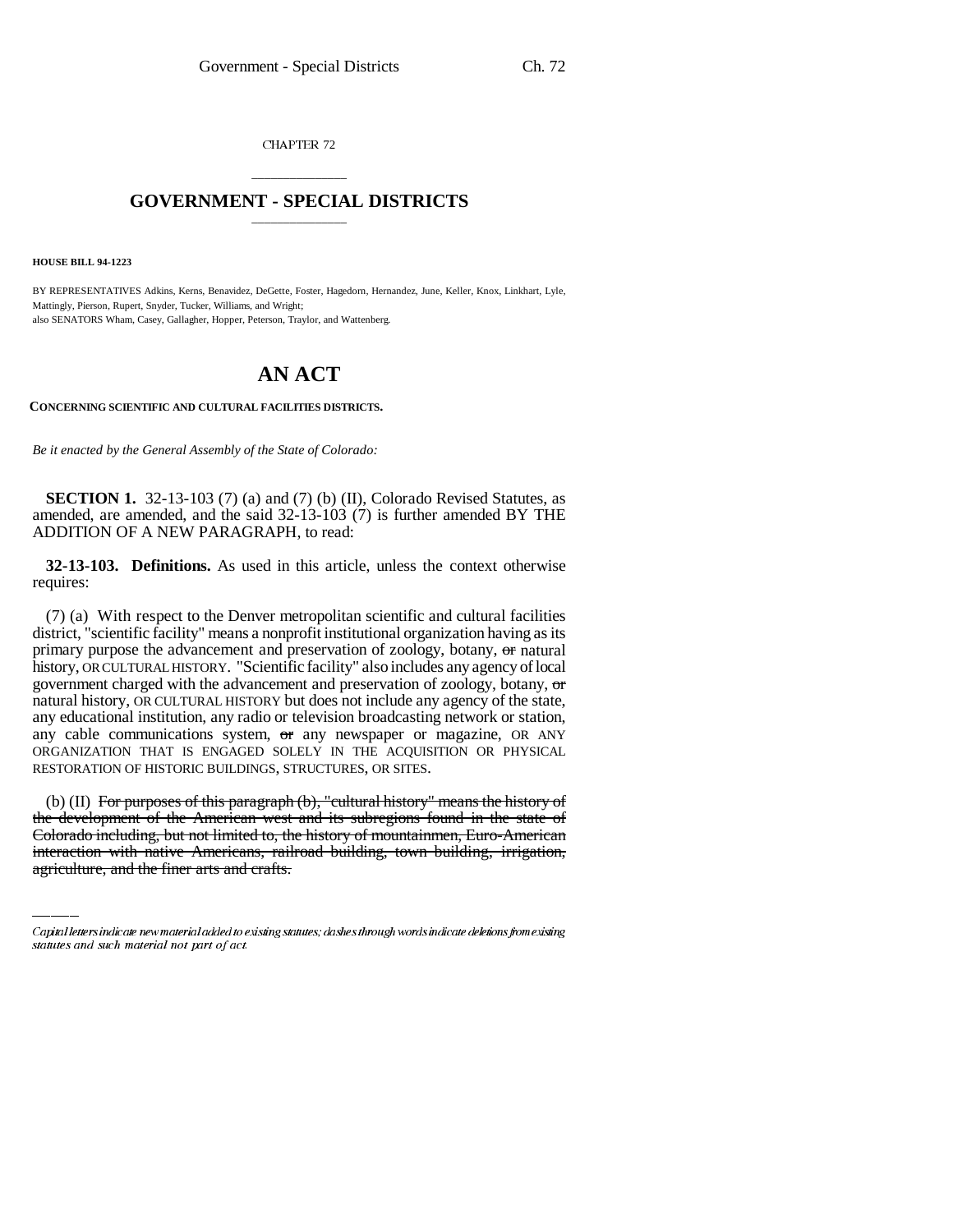(c) FOR PURPOSES OF THIS SUBSECTION (7), "CULTURAL HISTORY" MEANS THE HISTORY THAT CONCENTRATES UPON THE SOCIAL, INTELLECTUAL, AND ARTISTIC ASPECTS OR FORCES IN THE LIFE OF A PEOPLE, REGION, STATE, OR NATION, FOR WHICH AN UNDERSTANDING AND APPRECIATION MAY BE GAINED THROUGH BUILDINGS, STRUCTURES, SITES, ARCHITECTURE, OBJECTS, AND ACTIVITIES SIGNIFICANT IN SAID HISTORY.

**SECTION 2.** 32-13-107 (3) (a) (III), (3) (a) (IV), (3) (a) (V), (3) (b) (I) (C), (3) (b) (I) (D), (3) (b) (III), (3) (b) (IV), (3) (b) (V), (3) (c) (III), (3) (c) (IV), and (3) (c) (V), Colorado Revised Statutes, as amended, are amended, and the said 32-13-107 (3) is further amended BY THE ADDITION OF A NEW PARAGRAPH, to read:

**32-13-107. Sales tax imposed - collection - administration of tax - use.** (3) The proceeds of such sales tax collections shall be used by the board to assist scientific and cultural facilities within the district. After deducting costs, not exceeding three-fourths of one percent of the sales tax revenues annually collected, which are incurred by the district for the administration of such moneys, distributions by the board to scientific and cultural facilities shall be made as follows:

(a) Upon voter approval of the levy and collection of the sales tax specified in section 32-13-105 (1) (a), the sales tax revenues levied and collected by the district shall be distributed annually by the board as follows:

 $(III)$  (A) Up to nine FIVE percent of said sales tax revenues may be distributed by the board to the Denver museum of natural history, the Denver art museum, the Denver zoological gardens, and the Denver botanical gardens in such amounts as the board may determine appropriate based upon the ONE OR MORE OF THE FOLLOWING factors: of Regional impact, accessibility, quality, and need, AND COLLABORATION WITH THE DENVER MUSEUM OF NATURAL HISTORY, THE DENVER ART MUSEUM, THE DENVER ZOOLOGICAL GARDENS, OR THE DENVER BOTANICAL GARDENS OR WITH SCIENTIFIC AND CULTURAL FACILITIES WHICH QUALIFY TO RECEIVE MONEYS PURSUANT TO SUBPARAGRAPH (I) OF PARAGRAPH (b) OR SUBPARAGRAPH (I) OF PARAGRAPH (c) OF THIS SUBSECTION (3).

(B) UP TO FIVE PERCENT OF SAID SALES TAX REVENUES MAY BE DISTRIBUTED BY THE BOARD TO THE DENVER MUSEUM OF NATURAL HISTORY, THE DENVER ART MUSEUM, THE DENVER ZOOLOGICAL GARDENS, AND THE DENVER BOTANICAL GARDENS FOR ENHANCED OR INNOVATIVE PROGRAMS, AND ANY DISTRIBUTION MADE PURSUANT TO THIS SUB-SUBPARAGRAPH (B) SHALL BE BASED UPON THE FORMULA SET FORTH IN SUBPARAGRAPH (I) OF THIS PARAGRAPH (a).

 $(V)$  Up to one percent of said sales tax revenues may be distributed by the board as follows:

(A) To the Denver museum of natural history, the Denver art museum, the Denver zoological gardens, and the Denver botanical gardens, in such amounts as the board may determine appropriate based upon the factors of regional impact, accessibility, quality, and need;

(B) To the scientific and cultural facilities which qualify to receive moneys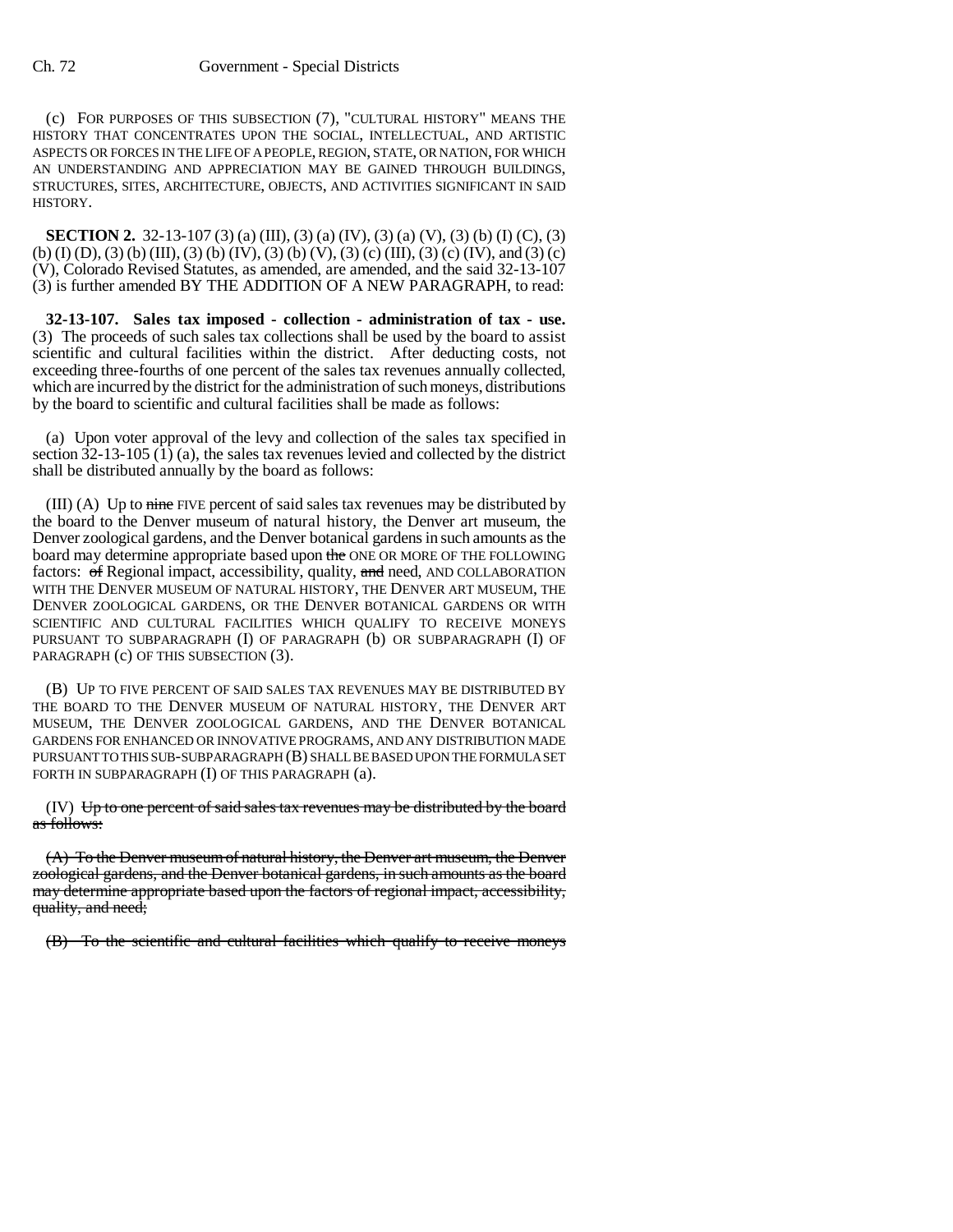pursuant to the provisions of subparagraph (I) of paragraph (b) of this subsection (3) in such amounts as the board may determine appropriate based upon the factors of regional impact, accessibility, quality, and need;

(C) To the scientific and cultural facilities which qualify to receive moneys pursuant to the provisions of subparagraph (I) of paragraph (c) of this subsection (3) in such amounts as the board may determine appropriate based upon the factors of accessibility, quality, and need.

(V) Any moneys not distributed pursuant to the provisions of subparagraph (III)  $\sigma$  (IV) of this paragraph (a) shall be placed by the board in an interest-bearing account with a federally insured bank or savings and loan association located in the state of Colorado. Such moneys shall remain in such account until the board, in its discretion, determines to distribute such moneys at the same time and in the same manner as other moneys are annually distributed pursuant to the provisions of subparagraph (III)  $\sigma$  (IV) of this paragraph (a).

(b) Upon voter approval of the levy and collection of the sales tax specified in section  $32-13-105$  (1) (b), the sales tax revenues levied and collected by the district shall be distributed annually by the board as follows:

(I) Ninety percent of said sales tax revenues shall be distributed to scientific and cultural facilities within the district which are not receiving moneys pursuant to paragraph (a) of this subsection (3) and which meet the following criteria:

(C) Any such facility shall have had an annual operating income of more than seven hundred thousand dollars for the previous year. and FOR DISTRIBUTIONS MADE PURSUANT TO THIS PARAGRAPH (b) IN 1996 AND IN EACH YEAR THEREAFTER, THE BOARD SHALL ANNUALLY ADJUST THE AMOUNT SPECIFIED IN THIS SUB-SUBPARAGRAPH (C) IN ACCORDANCE WITH THE ANNUAL PERCENTAGE CHANGE IN THE CONSUMER PRICE INDEX FOR THE PREVIOUS YEAR FOR THE DENVER-BOULDER CONSOLIDATED METROPOLITAN STATISTICAL AREA FOR ALL URBAN CONSUMERS, ALL GOODS, AS PUBLISHED BY THE UNITED STATES DEPARTMENT OF LABOR, BUREAU OF LABOR STATISTICS.

(D) Any such facility shall have been in existence AND OPERATING for at least two years prior to such distribution. FOR PURPOSES OF THIS SUB-SUBPARAGRAPH (D), "OPERATING" MEANS ENGAGED IN SOME FORM OF ACTIVITY WHICH IS IN FURTHERANCE OF THE ADVANCEMENT AND PRESERVATION OF ART, MUSIC, THEATER, DANCE, ZOOLOGY, BOTANY, OR NATURAL HISTORY, INCLUDING BUT NOT LIMITED TO ACTIVITIES RELATING TO PRODUCTION, EXHIBITION, AND PRESENTATION.

 $(III)$  (A) Up to nine FIVE percent of said sales tax revenues may be distributed by the board to the scientific and cultural facilities which qualify to receive moneys pursuant to the provisions of subparagraph  $(I)$  of this paragraph  $(b)$  in such amounts as the board determines appropriate based upon the ONE OR MORE OF THE FOLLOWING factors:  $\Theta$  Regional impact, accessibility, quality, and need, AND COLLABORATION WITH THE DENVER MUSEUM OF NATURAL HISTORY, THE DENVER ART MUSEUM, THE DENVER ZOOLOGICAL GARDENS, OR THE DENVER BOTANICAL GARDENS OR WITH SCIENTIFIC AND CULTURAL FACILITIES WHICH QUALIFY TO RECEIVE MONEYS PURSUANT TO SUBPARAGRAPH (I) OF PARAGRAPH (b) OR SUBPARAGRAPH (I) OF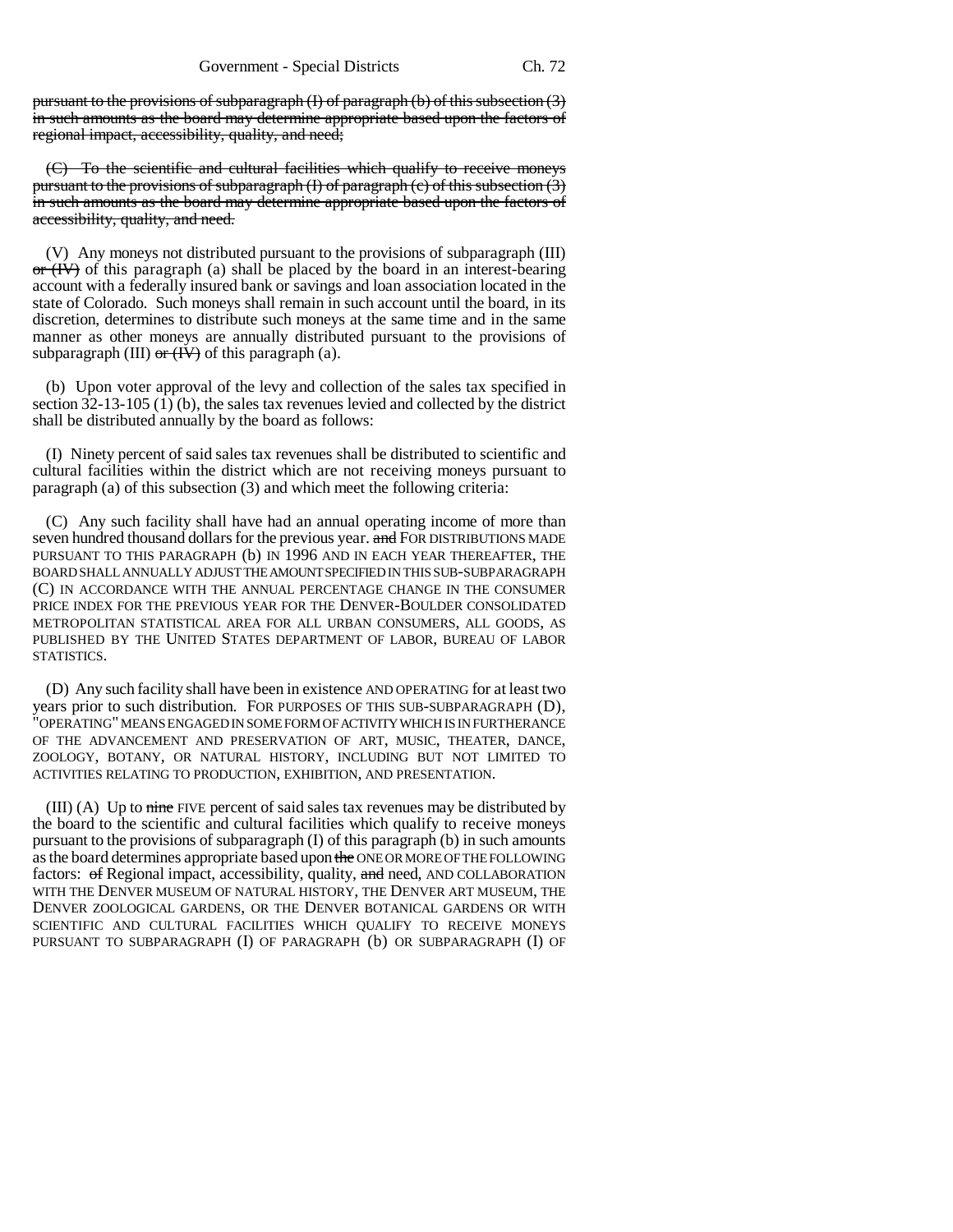## Ch. 72 Government - Special Districts

PARAGRAPH (c) OF THIS SUBSECTION (3).

(B) UP TO FIVE PERCENT OF SAID SALES TAX REVENUES MAY BE DISTRIBUTED BY THE BOARD TO THE SCIENTIFIC AND CULTURAL FACILITIES WHICH QUALIFY TO RECEIVE MONEYS PURSUANT TO THE PROVISIONS OF SUBPARAGRAPH (I) OF THIS PARAGRAPH (b) FOR ENHANCED OR INNOVATIVE PROGRAMS, AND ANY DISTRIBUTION MADE PURSUANT TO THIS SUB-SUBPARAGRAPH (B) SHALL BE BASED UPON THE FORMULA SPECIFIED IN SUBPARAGRAPH (II) OF THIS PARAGRAPH (b).

 $(IV)$  Up to one percent of said sales tax revenues may be distributed by the board as follows:

(A) To the Denver museum of natural history, the Denver art museum, the Denver zoological gardens, and the Denver botanical gardens, in such amounts as the board may determine appropriate based upon the factors of regional impact, accessibility, quality, and need;

(B) To the scientific and cultural facilities which qualify to receive moneys pursuant to the provisions of subparagraph (I) of this paragraph (b) in such amounts as the board determines appropriate based upon the factors of regional impact, accessibility, quality, and need;

(C) To the scientific and cultural facilities which qualify to receive moneys pursuant to the provisions of subparagraph (I) of paragraph (c) of this subsection (3) in such amounts as the board may determine appropriate based upon the factors of accessibility, quality, and need.

(V) Any moneys not distributed pursuant to the provisions of subparagraph (III)  $\sigma$  (IV) of this paragraph (b) shall be placed by the board in an interest-bearing account with a federally insured bank or savings and loan association located in the state of Colorado. Such moneys shall remain in such account until the board, in its discretion, determines to distribute such moneys at the same time and in the same manner as other moneys are annually distributed pursuant to the provisions of subparagraph (III)  $\sigma$  (IV) of this paragraph (b).

(b.5) NOTWITHSTANDING ANY LAW TO THE CONTRARY, NO SCIENTIFIC AND CULTURAL FACILITY WHICH QUALIFIES TO RECEIVE MONEYS PURSUANT TO THE PROVISIONS OF SUBPARAGRAPH (I) OF PARAGRAPH (b) OF THIS SUBSECTION (3) SHALL RECEIVE IN ANY GIVEN YEAR MORE THAN THIRTY-THREE PERCENT OF THE TOTAL AMOUNT OF SALES AND USE TAX REVENUES DISTRIBUTED PURSUANT TO PARAGRAPH (b) OF THIS SUBSECTION (3) IN SUCH YEAR. IF THE AMOUNT OF MONEYS RECEIVED BY ANY SCIENTIFIC AND CULTURAL FACILITY IN ANY GIVEN YEAR EXCEEDS THE ALLOWABLE AMOUNT, THE SCIENTIFIC AND CULTURAL FACILITY SHALL REFUND TO THE DISTRICT THE AMOUNT OF MONEYS IN EXCESS OF THE ALLOWABLE AMOUNT.

(c) Upon voter approval of the levy and collection of the sales tax specified in section 32-13-105 (1) (c), the sales tax revenues levied and collected by the district shall be distributed annually by the board as follows:

(III) Up to nine TEN percent of said sales tax revenues collected in each county comprising the district, pursuant to the provisions of section 32-13-105 (1) (c), may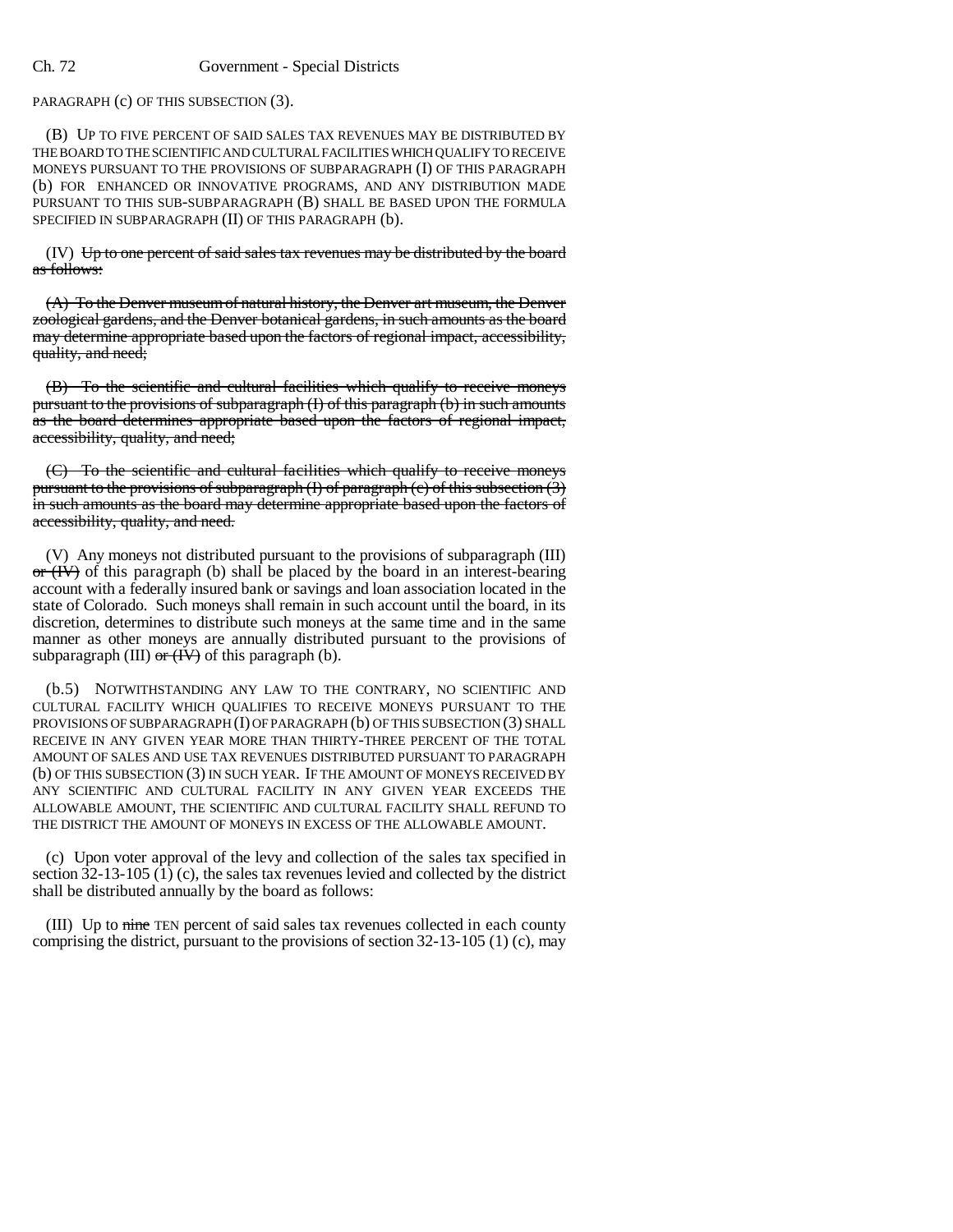Government - Special Districts Ch. 72

be distributed by the board to the scientific and cultural facilities which qualify to receive moneys pursuant to subparagraph (I) of this paragraph (c) as the board may determine appropriate based upon the ONE OR MORE OF THE FOLLOWING factors: of Accessibility, quality, and need, ENHANCED OR INNOVATIVE PROGRAMS, AND COLLABORATION WITH THE DENVER MUSEUM OF NATURAL HISTORY, THE DENVER ART MUSEUM, THE DENVER ZOOLOGICAL GARDENS, OR THE DENVER BOTANICAL GARDENS OR WITH SCIENTIFIC AND CULTURAL FACILITIES WHICH QUALIFY TO RECEIVE MONEYS PURSUANT TO SUBPARAGRAPH (I) OF PARAGRAPH (b) OR SUBPARAGRAPH (I) OF PARAGRAPH (c) OF THIS SUBSECTION (3). ANY DISTRIBUTION MADE PURSUANT TO THIS SUBPARAGRAPH (III) SHALL BE BASED UPON THE PROVISIONS OF THE PLAN SUBMITTED BY EACH COUNTY CULTURAL COUNCIL AS REQUIRED BY SUBPARAGRAPH (II) OF THIS PARAGRAPH (c).

(IV) Up to one percent of said sales tax revenues collected in each county comprising the district, pursuant to the provisions of section  $32-13-105$  (1) (e), may be distributed by the board as follows:

(A) To the Denver museum of natural history, the Denver art museum, the Denver zoological gardens, and the Denver botanical gardens, in such amounts as the board may determine appropriate based upon the factors of regional impact, accessibility, quality, and need;

(B) To the scientific and cultural facilities which qualify to receive moneys pursuant to the provisions of subparagraph  $(I)$  of paragraph  $(b)$  of this subsection  $(3)$ , in such amounts as the board may determine appropriate based upon the factors of regional impact, accessibility, quality, and need;

To the scientific and cultural facilities which qualify to receive moneys pursuant to subparagraph (I) of this paragraph (c) as the board may determine appropriate based upon the factors of accessibility, quality, and need.

(V) Any moneys not distributed pursuant to the provisions of subparagraph (III)  $\sigma$  (IV) of this paragraph (c) shall be placed by the board in an interest-bearing account with a federally insured bank or savings and loan association located in the state of Colorado. Such moneys shall remain in such account until the board, in its discretion, determines to distribute such moneys at the same time and in the same manner as other moneys are annually distributed pursuant to the provisions of subparagraph (III)  $\sigma$  (IV) of this paragraph (c).

**SECTION 3.** 32-13-107 (3), Colorado Revised Statutes, as amended, is amended BY THE ADDITION OF A NEW PARAGRAPH to read:

**32-13-107. Sales tax imposed - collection - administration of tax - use.** (3) The proceeds of such sales tax collections shall be used by the board to assist scientific and cultural facilities within the district. After deducting costs, not exceeding three-fourths of one percent of the sales tax revenues annually collected, which are incurred by the district for the administration of such moneys, distributions by the board to scientific and cultural facilities shall be made as follows:

(d) NO SCIENTIFIC AND CULTURAL FACILITY WHICH RECEIVES MONEYS PURSUANT TO THE PROVISIONS OF PARAGRAPH (c) OF THIS SUBSECTION (3) SHALL USE OR EXPEND